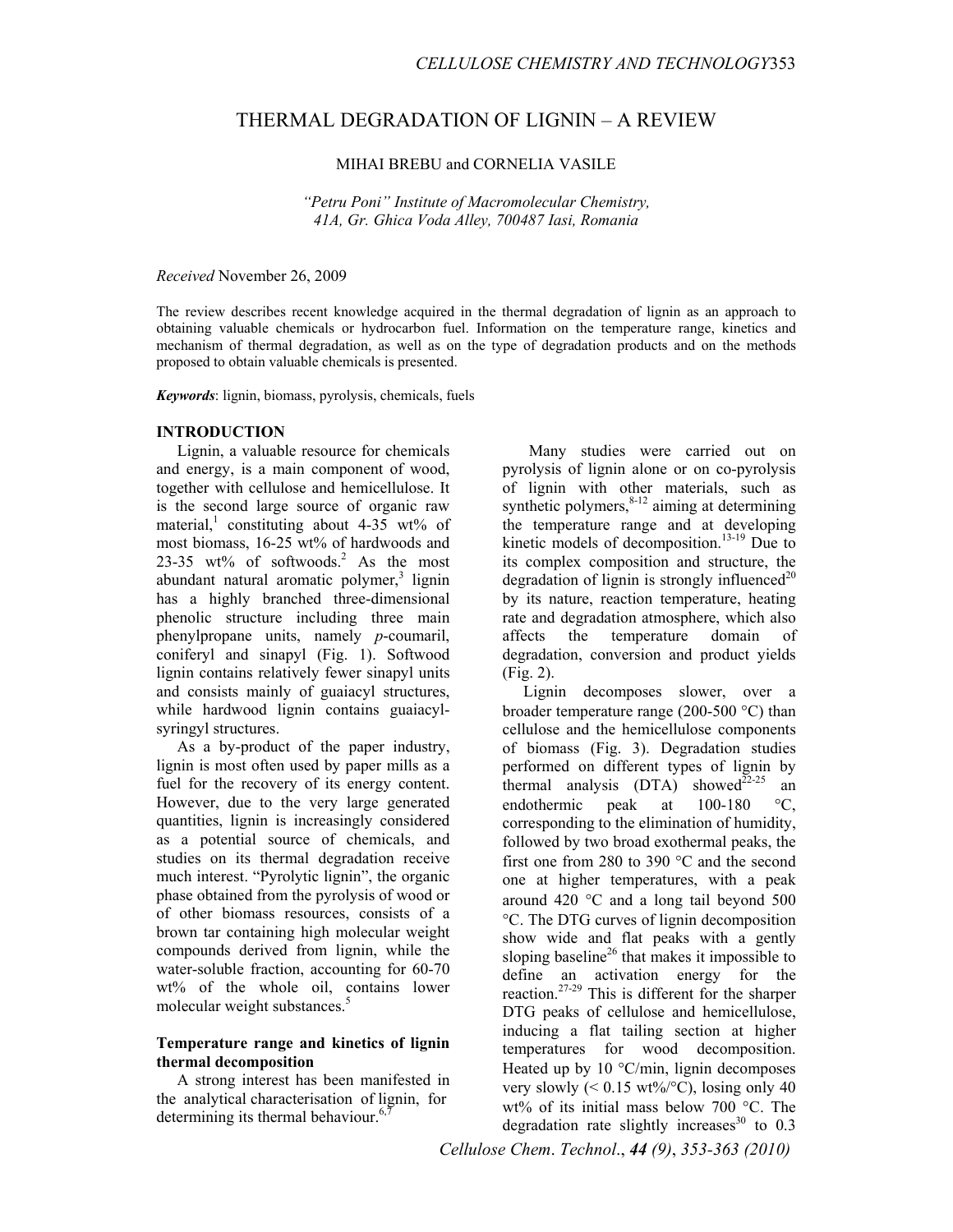#### MIHAI BREBU and CORNELIA VASILE

wt%/°C above 750 °C, the mass loss at 850 °C being of ~67 wt%. Thermal degradation of lignin is generally influenced by heat and

mass transfer processes, which significantly affect the activation energy of the process and the pre-exponential factor.



Figure 1: Partial structure of hardwood lignin<sup>4</sup>



Figure 2: DTG curves of lignin from woody plants (a) and from annual fibre crops  $(b)^{21}$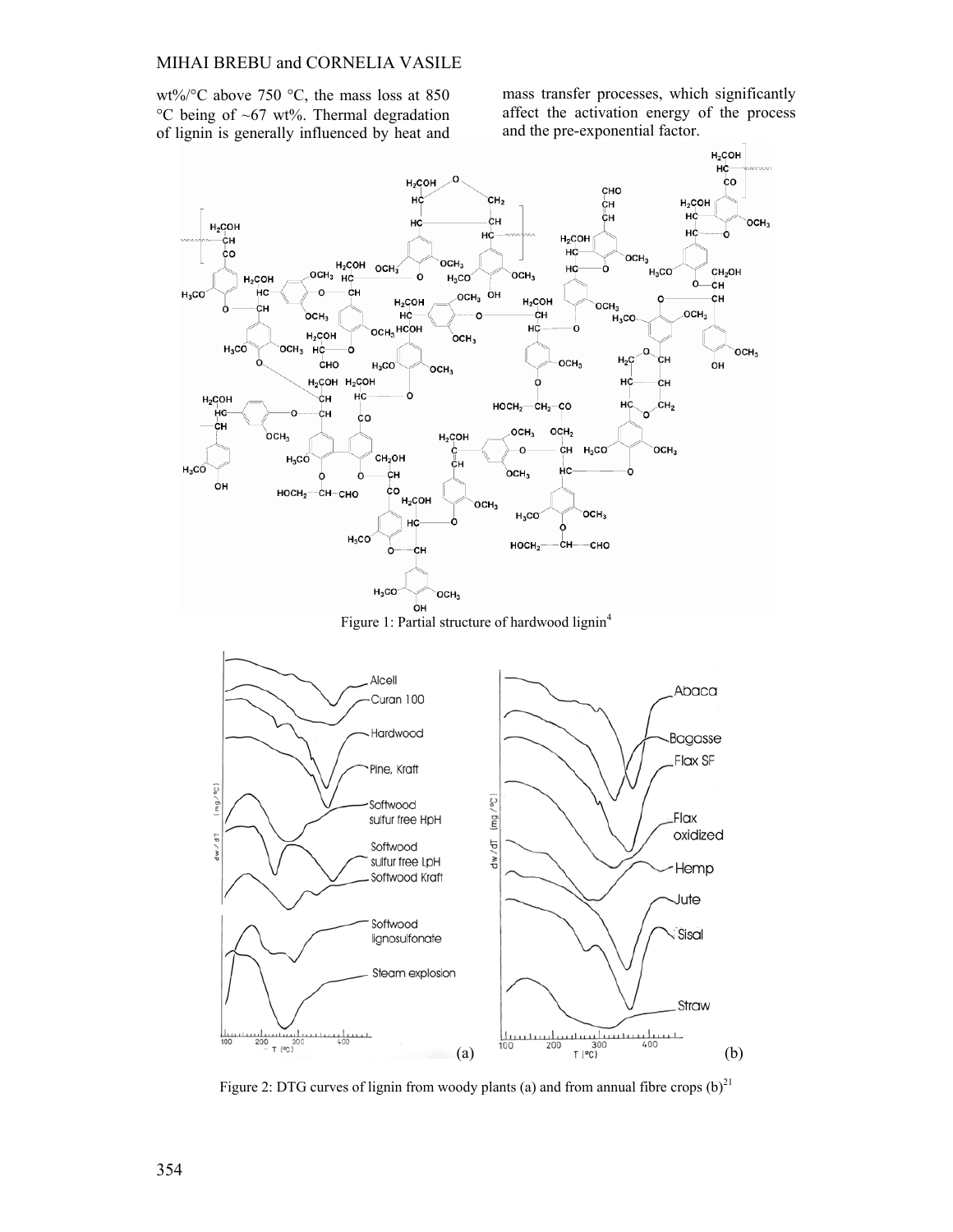

The kinetic studies on lignin provided in literature are based on various decomposition<br>models.<sup>31-35</sup> Usually, lignin decompo-Usually, lignin decomposition<sup>36,37</sup> is assumed to occur by a single reaction of the first order, with the activation energy varying from 54.34 to 79.42 kJ/mol over a temperature range of 244-309 °C, and increasing to 81.2 kJ/mol, with a frequency factor of 3.39 x  $10^{-5}$  min<sup>-1</sup>, over the 327-1167  ${}^{\circ}$ C temperature range.<sup>38</sup> Lignin decomposition in microwave over a 160-680  $\rm{^{\circ}C}$  temperature range was reported<sup>39</sup> to have an activation energy of 25.08 kJ/mol and a frequency factor of  $4.7 \times 10^{-2}$  min<sup>-1</sup>.

A more complex kinetic model, assuming that lignin is formed by "fractions" that decompose only above characteristic temperatures, was proposed by Caballero *et al*.,40,41 giving a linearly increasing activation energy from 72.4 to 174 kJ/mol over the 200-600 °C temperature range. TG and DSC studies of Varhegyi *et al*. considered complex networks of parallel, successive and competitive reactions of pseudo-first order, leading to extremely low activation energies, of 34-65 kJ/mol, and a pre-exponential factor of  $10^{0.3}$ - $10^3$  for the decomposition of a series of milled wood lignins.42 Kinetic studies on the pyrolysis of Alcell and Kraft lignins over a 170-630 °C temperature range, in a fixedbed reactor, showed lower activation energies, of 23-79 kJ/mol and of 17-89 kJ/mol, respectively, which are probably due to a significant mass and heat transfer effect.43 Activation energies of 129-361 and 80-158 kJ/mol, with a frequency factor of 6.2 x  $10^{11}$ -9.3 x  $10^{22}$  and 3.3 x  $10^{7}$ -1.8 x  $10^{9}$  were reported for the decomposition of Alcell and Kraft lignin, respectively, at heating rates from 5 to 15 °C/min and final decomposition temperature of 800 °C. A high heating rate (15 °C/min) increased conversion to 57 and 65 wt%, for both Alcell and Kraft lignin. Having a higher H/C ratio than the Alcell

lignin, the Kraft lignin gave more gases, and a higher synthetic gas  $(H_2+CO)$  content, of 68 mol%. Other gases were  $CO<sub>2</sub>$ ,  $CH<sub>4</sub>$ ,  $C<sub>2</sub>H<sub>4</sub>$ and  $C_2H_6$ .<sup>44</sup> The alkali lignin studied under similar conditions produced<sup>45</sup> in addition  $H_2O$ , CH<sub>3</sub>OH and CH<sub>3</sub>COCH<sub>3</sub>.

## **Mechanisms of lignin thermal decomposition**

Lignin thermally decomposes over a broad temperature range, because various oxygen functional groups from its structure have different thermal stabilities, their scission occurring at different temperatures (Scheme 1). The cleavage of the functional groups gives low molecular weight products, while the complete rearrangement of the backbone at higher temperatures leads to 30- 50 wt% char and to the release of volatile products. The cleavage of the aryl–ether linkages results in the formation of highly reactive and unstable free radicals that may further react through rearrangement, electron abstraction or radical–radical interactions, to form products with increased stability.46

Self-condensation by simple coupling of intermediates leads to an initial increase in the molecular mass of the reaction products, with a gradual approach to an equilibrium distribution. Some lignin-derived fragments have molecular weights in the 5000 amu range,<sup>4</sup> the presence of phenol inhibits selfcondensation, thus affecting the molecular mass distribution of the products in an equilibrium state.47 The differences in wood species mainly result in different degradation rates for lignin, as well as for the early stages of hemicellulose degradation. Coniferous lignin is thermally more stable than deciduous lignin, the latter producing smaller char yields.<sup>4</sup>

Even small amounts of inorganic salts, such as diammonium phosphate, largely used as a flame retardant for wood, change the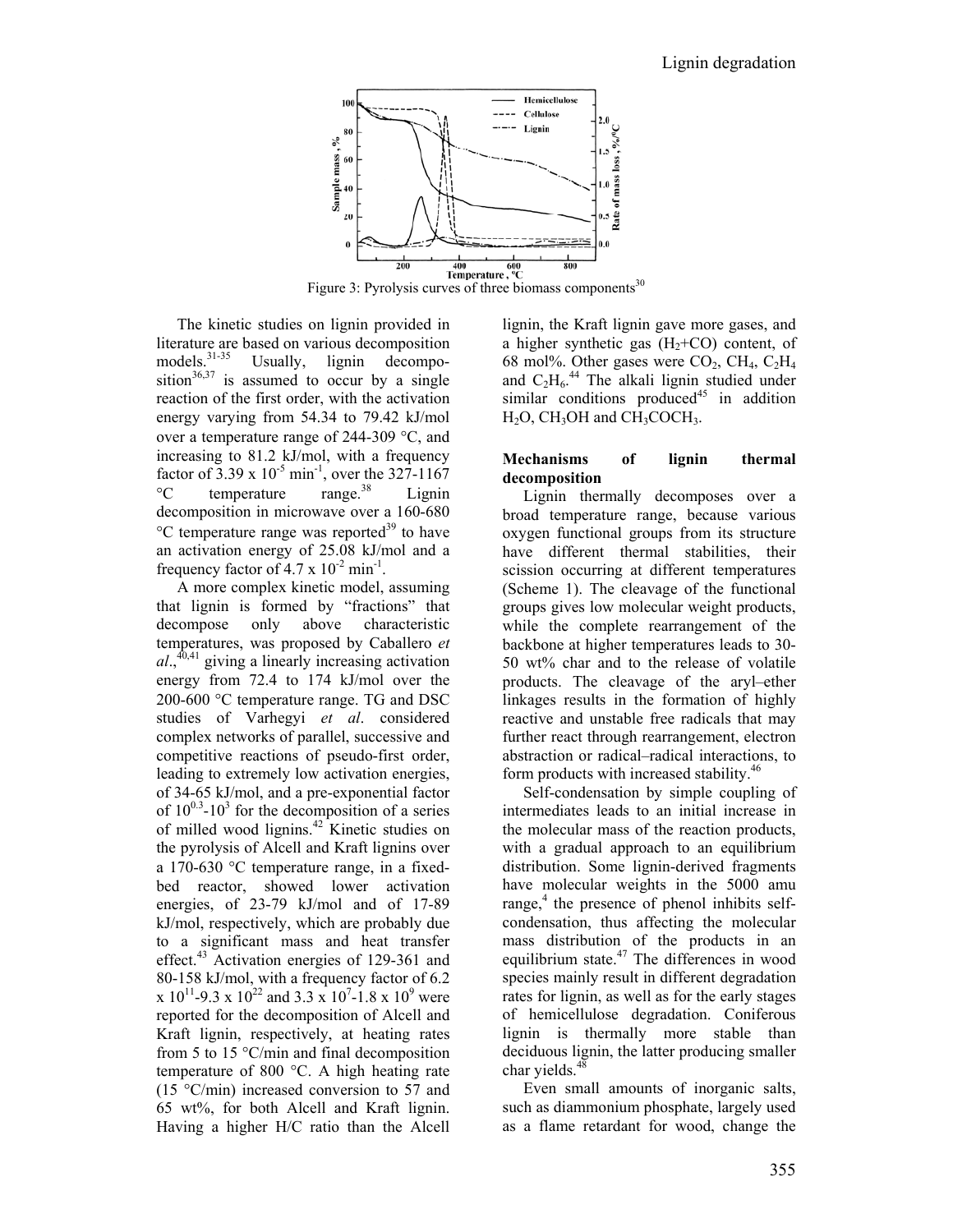#### MIHAI BREBU and CORNELIA VASILE

distribution of guaiacols from lignin decomposition and act as catalysts for the scission of the main functional groups. $49,50$ Lignin itself could be used $51$  as a flameretardant for isotactic PP, both alone and in synergism with some phosphate compounds and  $Al(OH)_{3}$ . High and very high salt concentrations (up to 10-20 wt%, commonly used for flame-retardancy) enhance the dehydration reactions, leaving high amounts of char, whose condensed structures are not further degraded into low volatile compounds.<sup>52,53</sup> Cations such as Na<sup>+</sup>, NH<sup>+</sup>

and  $Ca<sup>2+</sup>$  strongly affect lignin decomposition (*e.g*. Na+ enhances the charring reaction and the formation of gaseous products). $54-56$ 

#### **Products of lignin thermal degradation**

The decomposition of the polymer structure in lignin starts at relatively low temperatures, of 200-275 °C, the main process occurring around 400 °C, with the formation of aromatic hydrocarbons, phenolics, hydroxyphenolics and guaiacyl- /syringyl-type compounds, most products having phenolic -OH groups.<sup>57,58</sup>



Scheme 1: Lignin degradation by two competitive reaction pathways<sup>34</sup>

| Table 1                                                    |  |
|------------------------------------------------------------|--|
| Product yields from aged lime wood pyrolysis <sup>59</sup> |  |

| Wood age                                                            | Carbohydrate                 | Lignin degradation | Composition of lignins <sup>a</sup> $(\%)$ |                |      |       |      |
|---------------------------------------------------------------------|------------------------------|--------------------|--------------------------------------------|----------------|------|-------|------|
| (years)                                                             | degradation products $(\% )$ | products $(\% )$   |                                            | $S^{\text{D}}$ |      | $G^c$ | S/G  |
| b                                                                   | 77.2                         | 22.8               | 60.9                                       | 37 O           | 39.1 | 63.0  | 0.59 |
| 150                                                                 | 70.5                         | 29.5               | 62.7                                       | 38.2           | 37.3 | 61.8  | 0.62 |
| 180                                                                 | 66.0                         | 34.0               | 60.7                                       | 36.8           | 39.3 | 63.2  | 0.58 |
| 180 (insects)                                                       | 65.2                         | 34.8               | 61.5                                       | 374            | 38.5 | 62.6  | 0.60 |
| 270                                                                 | 65.9                         | 34.1               | 63.8                                       | 39.0           | 36.2 | 61.0  | 0.64 |
| <sup>a</sup> S: syringyl-type compounds; G: guaiacyl-type compounds |                              |                    |                                            |                |      |       |      |

 $b$  Corrected S value = -59 + 0.704S%

 $c$  Corrected G value =  $35.4 + 0.707$ G%

The distribution and yields of products are not significantly affected by the heating conditions, being nevertheless strongly dependent on the wood category, age and condition (Table 1). Softwood lignins give mainly guaiacols, while hardwood lignins give both guaiacols and syringols. According to Wittkowski et al.,<sup>61</sup> the degradation of the propanoid side chain of lignin occurs in the 230-260 °C temperature range, with formation of methyl-, ethyl- and vinylguaiacol and vanillin. Similar results were reported for the degradation at 240-260 °C of the propanoid side chain in ferrulic acid, a lignin model compound.<sup>61</sup> The  $\beta$ – $\beta$  and C–C linkages between the lignin monomeric units cleave at 275-350 °C, while the recombination of the formed radicals leads to guaiacyl and syringyl compounds. $62$ Guaiacols and syringols are intermediate degradation products, their amount decreasing with increasing pyrolysis

temperature. $63$  This was confirmed by stepwise laboratory batch vacuum pyrolysis, showing that guaiacol derivatives are formed at lower temperatures, in methylguaiacol, ethylguaiacol, guaiacol order, while syringol derivatives, phenol and catechol are formed at higher temperatures. Catechol and its derivatives, normally not present in natural lignin, are also formed in this temperature range by secondary decomposition reactions of guaiacols, favoured at long residence times.<sup>64</sup>

Highly-substituted phenols are selectively formed by cracking of the phenyl–propane units from the macromolecular lattice of lignin, because the syringyl–propane units are not so linked to the lignin skeleton as the less substituted ones: guaiacyl–propane and phenyl–propane.65 The aryl–ether bonds predominate, accounting for more than half of the inter-unit linkages,  $66-69$  and have lower thermal stability, so they may be cleaved $70,71$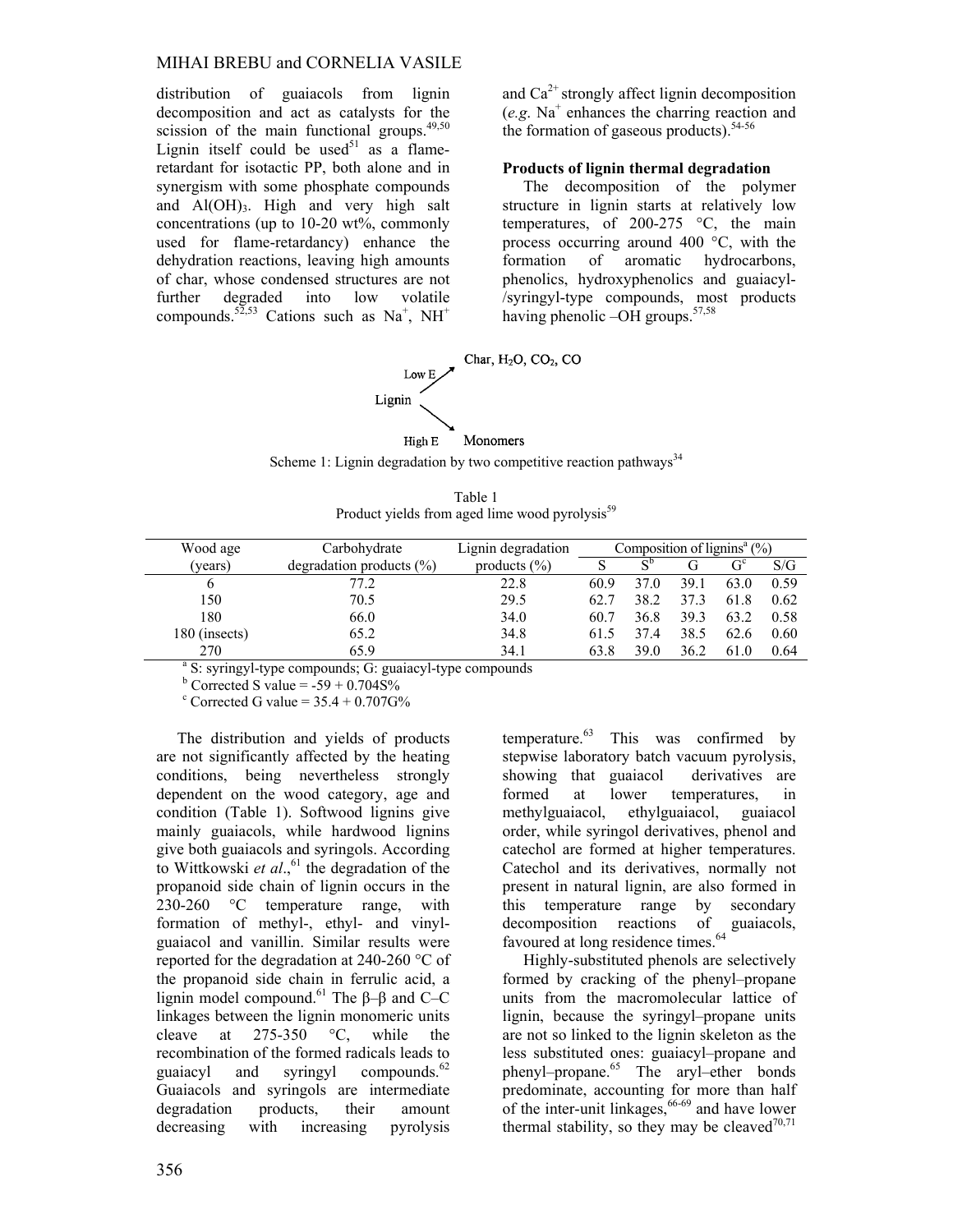at low temperatures, even below 310 °C. The β-ether linkages have different pyrolytic cleavage mechanisms, as depending on the side-chain structure of lignin.<sup>72</sup> Methyl-, dimethyl-, ethyl- and vinylphenols are formed from the corresponding guaiacol intermediates by cleavage of the O-C (alkyl) and O-C (aryl) bonds, showing increasing yields at high temperatures.<sup>73,74</sup> The demethylation of the dimethoxy- groups leads to the conversion of phenols into pyrocatechols at 350-450 °C, when pyrolysis is almost completed.<sup>75</sup> The cleavage of the aromatic C−O bond in lignin leads to the formation of one-oxygen atom products, while cleavage of the methyl C−O bond forms two-oxygen atom products. The cleavage of the side chain C−C bond occurs between the aromatic ring and the *α*-C atom.76 Low heating rates favour the formation of oxygen-containing compounds, while more hydrocarbons and alkyl-phenol derivatives are formed at fast heating rates.

Due to the prevalent dehydration of lignin, a considerable amount of water is formed, containing many water-soluble pyrolysis products that have to be removed from the waste water, to prevent environmental pollution.<sup>77</sup> Lignin is more difficult to dehydrate than cellulose or hemicelluloses. The dehydration of the lignin structure gives pyrolysis products with unsaturated side chains, such as styrene derivatives, eugenol and isoeugenol, vanillin and vanillic acid, acetoquaiacone and αoxypropioquaiacone, coniferyl- (cis-trans) and dihydroconiferyl alcohol, coniferaldehyde and sinapaldehyde, *p*hydroxycinnamic alcohols.78,79 Unsaturated compounds, such as dihydroconiferyl alcohol, vinylguaiacol and cis-isoeugenol are characteristic of pinewood carbonisation, but they are not formed during the pyrolysis of preservative-treated wood.<sup>80</sup>

Acetic acid and non-condensable gases, the main of which are  $CO$ ,  $CO<sub>2</sub>$  and  $CH<sub>4</sub>$ , are formed during lignin pyrolysis. $81$  CO starts evolving from the pyrolysis of lignin around 230  $\degree$ C, followed by CH<sub>4</sub>, both gradually increasing up to about 500  $^{\circ}$ C, when H<sub>2</sub> starts being released from the rearrangement and condensation of the aromatic rings in the lignin structural units. $82$  The main source of CO at lower temperatures is the ether-bridge joining sub-units, that have low dissociation energy, of 250-290 kJ/mol. The dissociation of the diarylether bonds at higher

temperatures causes additional CO formation.  $CH<sub>4</sub>$  is produced from a weakly bonded methoxy group  $-OCH_3$ – (bond energy of  $250 \text{ kJ/mol}$ .<sup>83</sup> Secondary reactions beyond 600 °C involve the gradual decomposition of lignin intermediates, char and condensable gases, with the evolution of CO and  $C_1 - C_3$  hydrocarbons, as shown by Py-GC/MS studies (performed at 600-1500 °C) by Boateng *et al*. 84 The studies of Avni *et al*. 85 on the pyrolysis of lignin between 150 and 900 °C, coupled with FT-IR analysis, show that the decomposition of the substituted groups and aliphatic structures in lignin leads to  $CO<sub>2</sub>$  release from the carboxyl groups,  $H_2O$  from the hydroxyl groups,  $CO$ from the weakly bound oxygen groups, such as aldehyde groups, and  $H<sub>2</sub>$  from the aliphatic and methoxy groups. Tertiary reactions at higher temperatures involve breakage and rearrangement of stronger bonds in aromatic rings, with the evolution of additional  $H_2$  and CO from the tightly bound oxygen functional groups, such as ethers, phenols and other C–C links.

The homolysis of the highly cross-linked structure in lignin and the cleavage of the relatively weak bonds, such as the alkyl– alkyl ether ones, are accompanied by a competition between devolatilisation and charring reactions.<sup>86,87</sup> Very short residence times result in incomplete depolymerisation of lignin, due to random bond cleavage and inter-reaction of the lignin macromolecule, resulting in a less homogenous liquid product. On the other hand, longer residence times can cause secondary cracking of the primary products, reducing yield and adversely affecting the bio-oil properties. The volatilisation of the branched structures in lignin requires cleavage of the multiple inter-unit linkages, about 40% of which are relatively stable at temperatures below 300 °C. If the inter-unit cleavage rate is low or if the rate of volatilisation of the lignin fragments formed through aryl–ether cleavage is not sufficiently high, as it may occur in low-temperature pyrolysis, crosslinking predominates, resulting in char formation. In the absence of molecular oxygen and at low rates of heat transfer, carbonisation, or condensation, is the main process in the pyrolysis of lignin at low temperatures. While volatilisation is favoured by increased temperatures, the pyrolysis of lignin always gives high amounts of tar and char.<sup>88</sup> These materials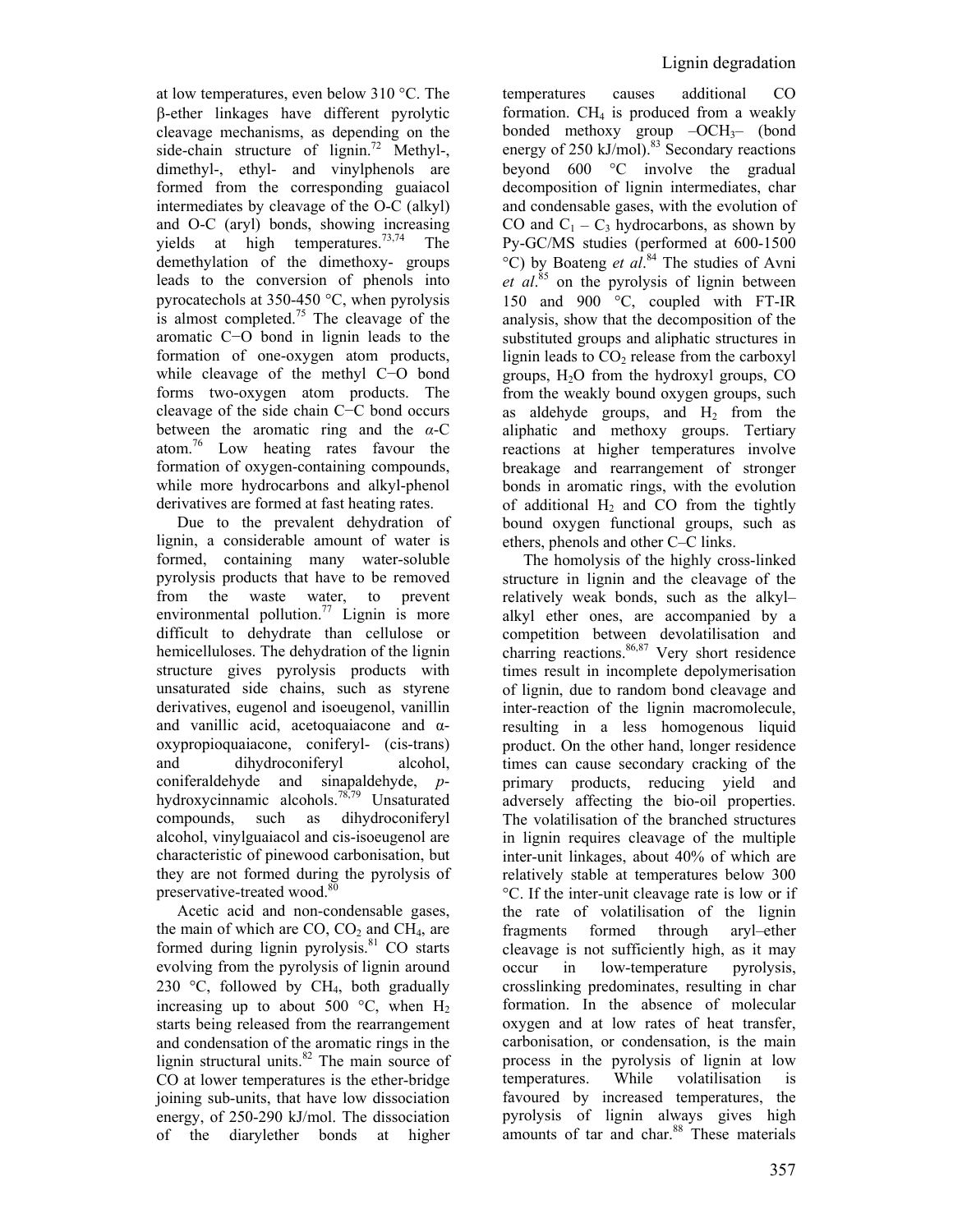remain in the reactor and will not be easily decomposed; in catalytic procedures, they stick on the catalyst and prevent the catalytic reaction.<sup>89</sup>

The moisture content of wood favours char formation at 390-460 °C and affects the physical properties and quality of the pyrolysis liquid.<sup>90</sup> Water has less effect<sup>91</sup> on the hydrogenolysis of both hardwood and softwood lignin between 200 and 400 °C. A higher lignin content in the biomass increases the amount of bio-char. $92$  Lignin chars have low reactivity, compared to those from other biomass constituents, owing to their highly crosslinked nature. The interactions between cellulose and lignin during the pyrolysis of rice straw, rice husk and corncob – studied by TG-MS – contributed to a decrease in tar yields and to an increase in char yields.<sup>93</sup> Lignin inhibited the thermal polymerisation of levoglucosan and enhanced the formation of low molecular weight products from cellulose with a reduced yield of the char fraction. Cellulose reduced the secondary char formation from lignin and enhanced the formation of some lignin-derived products including guaiacol, 4-methyl-guaiacol and 4-vinyl-guaiacol.<sup>94</sup>

Pyrolysis strongly affects the propyl chains of the lignin units, as already evidenced, but no demethylation or demethoxylation occurs up to 450 °C, so that the groups attached to the aromatic rings are not altered and the resulted phenols maintain the substitution pattern of native lignin's aromatic  $\frac{1}{2}$  Analytical pyrolysis aromatic ring. $\frac{95}{2}$  Analytical pyrolysis techniques,<sup>96</sup> such as pyrolysis coupled with gas chromatography and flame ionisation or mass spectrometry detection Py-GC/FID(MS), could be easily used as a diagnostic tool, to obtain molecular information on lignin,  $97-104$  or to determine the lignin composition in wood and pulp. $105 \frac{112}{112}$  In contrast, the degradation of cellulose gives carbohydrate-derived compounds more difficult to identify.<sup>113</sup> The combination of pyrolysis with *in situ* methylation could avoid loss of structural information, which might occur in conventional chromatographic techniques applied to lignin decomposition, due to extensive fragmentation and poor chromatographic behaviour of the fragments containing polar functional groups.<sup>114-117</sup> Multidimensional GC/MS analysis provides more information on the distribution of pyrolytic products, as due to increased chromatographic

separation.<sup>118</sup> Ni-Fe and Pt Pyrofoils provide similar structural information on the analytical pyrolysis of lignin, while Aucoated Ni-Fe Pyrofoil could offer additional information, due to pronounced hydrogentransfer reactions.119 Laser energy could be also used as a pyrolysis source for molecular investigations of the lignin structure.<sup>120</sup>

# **Lignin as source of chemicals obtained by thermal treatments**

Lignin has been proposed as an alternative source of chemicals or hydrocarbon fuels, $^{121-125}$  for saving the fossil resources of coal and petroleum. The complex composition of oils provides the potential for obtaining chemicals, however the challenge lies in economically separating the products for the chemicals market and the liquid fuels. Usually, the volatile yield varies between 61 and 74 wt%, as depending on the nature of lignin. As commonly known, lignin with low methoxy groups from softwood species (guaiacyl lignins) produces a higher char yield than the high methoxy groups.<sup>126</sup>

Old studies of Freudenberg *et al.*<sup>127</sup> reported that vanillin was produced from lignin by the alkali-nitrobenzene method. Twenty years after, Kashima<sup>128</sup> converted Kraft lignin in a hydrogen atmosphere of 19.6 MPa at 400-440 °C on an iron oxide catalyst, and obtained 20.2 wt% phenol and 14.4 wt% benzene, from a total amount of 33.6 wt% light oil and 23.3 wt% heavy oil. Kraft lignins were pyrolysed in a "captive sample" reactor over wide temperature ranges (400-600 °C) and reaction times, giving<sup>129</sup> a maximum yield of phenolic compounds of about 3.22 wt%. Reports on the pyrolysis of Kraft and organosolv lignins in a microwave field showed that the lower fractions of lignin, of only 0.5 wt%, were converted to phenolic compounds.<sup>130</sup> The formation of monomeric phenols was favoured by the inclusion of molecular oxygen in the fluidising gas, on a bench scale fluidized bed reactor operated at 290 °C. The involvement of molecular oxygen was not associated with a combustion-type process, but it promoted depolymerisation through a free radical mechanism, thus facilitating the formation of free radicals, and/or behaving as a free radical. $131$  The presence of water facilitated the oxygen-promoted decomposition of lignin. $132$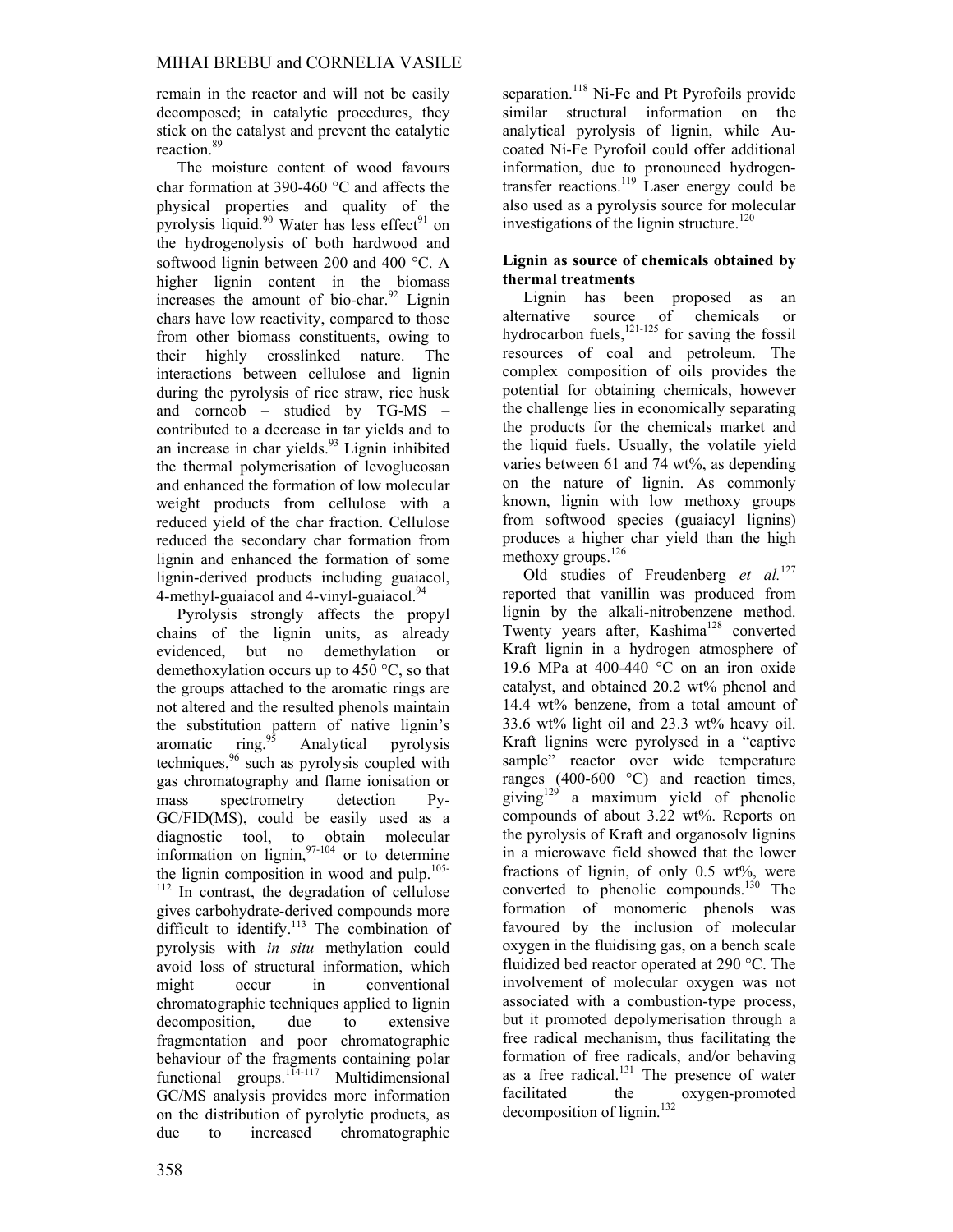Studies of Meier *et al.*<sup>133</sup> have shown that oils with relatively low oxygen contents (about  $10 \text{ wt\%}$ ) could be produced from lignin by both batchwise and continuous hydropyrolysis, at high concentrations of commercial Ni/Mo hydrotreating catalysts. Vacuum pyrolysis (below 2 kPa at 465 °C) of lignin derived from steam-exploded wood vielded  $42.7 \text{ wt\%}$  oil.<sup>134</sup> Vanillin and syringaldehyde were reported in a total yield of 14.6 wt% from the alkaline oxidation of steam-explosion hardwood lignin.<sup>135</sup>

In lignin hydrocracking, the macromolecular structure typically depolymerizes to a wide variety of products, which can generally be classified into solids, liquids and gases. Product yields and distribution depend on the severity of the reaction conditions and type of catalyst. Under hydrocracking conditions, the β-O-4 aryl ether and unstable C–C bonds from the lignin structure are cleaved, subsequent hydrodealkylation leading to the rupture of the alkyl side chain groups linked to the aromatic rings. Also, it is customary to utilise solvents in amounts ranging from 1 to 3 or more times that of the lignin. When the amounts are equal, excellent hydrocracking solvents, such as phenols, are commonly used. However, these solvents typically react with lignin, especially under hydrocracking conditions, making subsequent analysis of products rather complicated. The advantages of tetralin as a hydrogen-donor solvent include its high boiling point, as well as its ready release of the hydrogen atoms under hydrocracking conditions, leading to the formation of naphthalene, a relatively stable compound. However, the use of lignin as a raw material for chemicals continues to be restricted by the nature of the current commercial delignification processes, which render the lignins thus isolated not reactive for further processing into useful products. $136$ 

Supercritical water  $(T_c: 374.15 \degree C, P_c)$ 22.1 MPa) has received much attention as an interesting reaction solvent for decomposition of lignin $137-139$  and of its model compounds, such as guaiacol and 2 isopropylphenol. $140,141$  Most ether bonds present in the lignin structure occur between the propyl side chain and the hydroxyl group on the aromatic ring of the adjacent hydroxyphenylpropane units.<sup>142</sup> Hydrolysis followed by dealkylation is one of the main factors promoting the decomposition of lignin in supercritical water. This leads to the formation of compounds, such as syringols, guaiacols and catechols, and of low molecular weight fragments with reactive functional groups. Increase of water density usually enhances the hydrolysis reaction. However, the formation of solid products, such as tar or char, also occurs, due to the crosslinking reactions among the reactive degradation fragments and residual lignin, giving higher molecular-weight fragments.<sup>143,144</sup> Phenol acts as a capping agent for the reactive species from the degradation of lignin and of its model compounds in supercritical water, preventing char formation.<sup>145-147</sup> Therefore, the use of phenol and of water-phenol mixtures is an effective liquefaction technique for lignin, the process proceeding towards lower molecular weights.

Similar to the extraction of coal in supercritical water, <sup>148</sup> Saisu *et al*.<sup>149</sup> proposed possible processes to recover chemicals from lignin, by considering: (1) conversion of lignin in phenol- supercritical water mixtures to obtain low molecular weight phenolic products; (2) reforming of the phenolic compounds by partial oxidation or gasification in supercritical water, to recover the monomeric alkylphenols and phenol; (3) recycling, to feed a portion from the monomeric alkylphenols and phenol.

Near- and supercritical water was also used for lignin gasification.<sup>150,151</sup> involving fragmentation of the lignin structure into low molecular weight compounds to be further gasified over solid<sup>152-157</sup> or metal catalysts, such as zirconia<sup>158</sup> or titania- and carbonsupported ruthenium catalysts.<sup>159-161</sup> Crosslinking reactions occur between the alkylphenols and the formaldehyde resulted from lignin hydrolysis,<sup>162-164</sup> producing insoluble solid residues.165,166 Carbon dioxide and hydrogen are produced during the early stages of lignin gasification. Methane is formed both by methanation reactions and by dealkylation of the alkyl groups on the alkylphenol structures in lignin. The water molecules participate at gasification as reactants, but their consumption is small, not affecting the water density in the reactor. A low density of the water solution would decrease the contact efficiency between lignin and the catalyst particles, favouring the condensation of lignin degradation fragments to the detriment of their gasification.<sup>167</sup> Sulfur has a poisoning effect on the titania-supported ruthenium catalyst,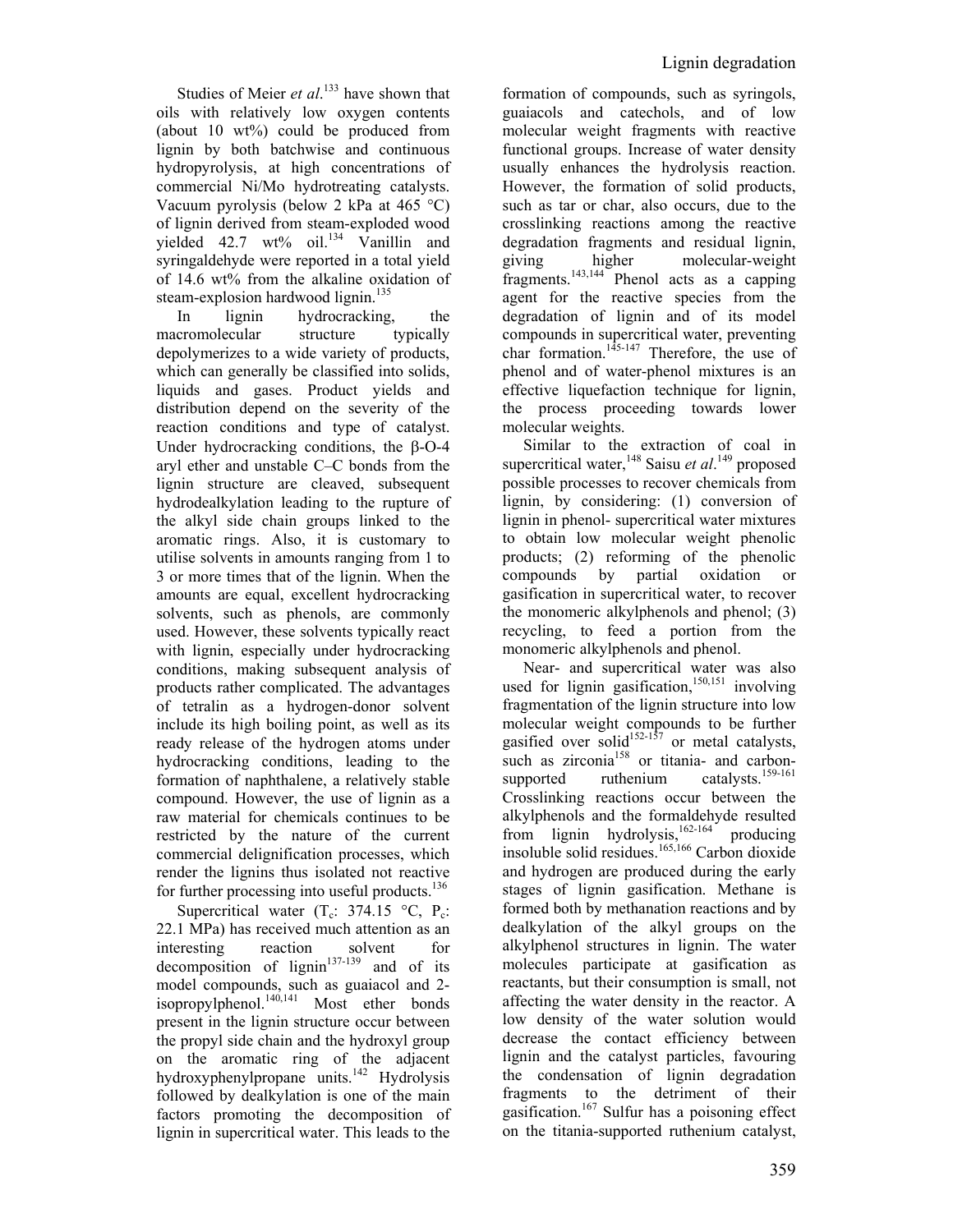affecting the active sites for C–C bond breaking and the methanation reaction, but having no hindering effect on the sites for the gasification of formaldehyde and the watergas shift reaction.<sup>168</sup>

Lignin could be also used to prepare sorbents,<sup>169</sup> activated carbons<sup>170,171</sup> or carbon fibres<sup>172</sup> with very high surface areas and pore volumes. Pure lignin has a lower adsorption capacity, compared to ligninbased activated carbons, being primarily responsible for the microporosity of the activated carbons obtained from lignocellulosic precursors.<sup>173</sup> When prepared at lower temperatures, lignin carbon is more stable than the cellulose one, due to its higher content of aromatic structures.<sup>174</sup>

# **CONCLUSIONS**

Lignin, as the most abundant aromatic natural polymer and the second richest source of organic raw material, is considered as a potential source of chemicals and energy. The thermal degradation of lignin is a complex process because the materials have many components with different decomposition pathways, including competitive and/or consecutive reactions. Lignin thermally decomposes over a broad temperature range, because various oxygen functional groups from its structure have different thermal stability, their scission occurring at different temperatures. Due to its complex composition and structure, the thermal degradation of lignin is strongly influenced by its nature and moisture content, reaction temperature and degradation atmosphere, heat and mass transfer processes, with considerable effect on conversion and product yields, as well as on the physical properties and quality of the pyrolysis products.

The complex composition of the pyrolysis products provides the potential for obtaining chemicals and/or fuels from lignin, however the challenge lies in economically separating valuable compounds for the market. Therefore, the pyrolysis products need to be well-characterized before selecting the optimum methods for upgrading or for extracting the valuable compounds.

*ACKNOWLEDGEMENT*: This research was supported by the European Union through the  $,$ PIRSES-GA-2009-247550 – Biofuel" grant of the FP7 program.

# **REFERENCES**

1 R. J. A. Gosselink, E. de Jong, B. Guran and A. Abächerli, *Ind*. *Crop*. *Prod*., **20**, 121 (2004). 2

 $^2$  A. V. Bridgwater, *Therm. Sci.*, **8**, 21 (2004).

 J. H. Lora and W. G. Glasser, *J*. *Polym*. *Environ*., **10**, 39 (2002). 4

 D. Mohan, C. U. Pittman, Jr. and P. H. Steele, *Energ. Fuel.*, **20**, 848 (2006).

 J. Piskorz, D. S. Scott and D. Radlein, in "Pyrolysis Oils from Biomass: Producing, Analyzing and Upgrading", edited by E. J. Soltes, T. A. Milne; ACS Symposium Series, ACS, Washington DC, 1988, pp. 156-166.

6 C. Vasile, R. J. A. Gosselink, P. Quintus, E. G. Koukios, D. P. Koullas, E. Avgerinos and D. A. Abacherli, *Cellulose Chem*. *Technol*., **40**, 421 (2006).

 $^7$  D. P. Koullas, E. G. Koukios, E. Avgerinos, A. Abaecherli, R. Gosselink, C. Vasile, R. Lehnen, B. Saake and J. Suren, *Cellulose Chem*. *Technol*., **<sup>40</sup>**, 719 (2006). 8

 V. I. Sharypov, N. Marin, N. G. Beregovtsova, S. V. Baryshnikov, B. N. Kuznetsov, V. L. Cebolla and J. V. Weber, *J*. *Anal*. *Appl*. *Pyrol*., 64, 15 (2002).

 N. Marin, S. Collura, V. I. Sharypov, N. G. Beregovtsova, S. V. Baryshnikov, B. N. Kutnetzov, V. Cebolla and J. V. Weber, *J*. *Anal*. *Appl. Pyrol.*, **65**, 41 (2002). <sup>10</sup> V. I. Sharypov, N. G. Beregovtsova, B. N.

Kuznetsov, L. Membrado, V. L. Cebolla, N. Marin and J. V. Weber, *J*. *Anal*. *Appl*. *Pyrol*., **67**, 325 (2003).

<sup>11</sup> V. I. Sharypov, N. G. Beregovtsova, B. N. Kuznetsov, S. V. Baryshnikov, V. L. Cebolla, J. V. Weber, S. Collura, G. Finqueneisel and T. Zimny, J. Anal. Appl. Pyrol., 76, 265 (2006).

<sup>12</sup> E. Jakab, G. Várhegyi and O. Faix, *J. Anal. Appl. Pyrol.*, **56**, 273 (2000).

*J. A. Caballero, R. Font, A. Marcilla and J. A.* Conesa, *Ind*. *Eng*. *Chem*. *Res*., **34**, 806 (1995). 14 R. K. Sharma, J. B. Wooten, V. L. Baliga, X.

Lin, W. G. Chan and M. R. Hajaligol, *Fuel*, **83**, 1469 (2004).

<sup>15</sup> V. Fierro, V. Torné-Fernández, D. Montané and A. Celzard, *Thermochim*. *Acta*, **433**, 142 (2005).

16 D. Montané, V. Torné-Fernández and V.

Fierro, *Chem*. *Eng*. *J*., **106**, 1 (2005). 17 B. N. Kuznetsov and M. L. Shchipko, *Biores*.

*Technol.*, **52**, 13 (1995).<br><sup>18</sup> J. Li and A. R. P. Van Heiningen, *Ind. Eng. Chem. Res.*, **30**, 1594 (1991).

<sup>19</sup> K. I. Kuroda, N. Nishimura, A. Izumi and D. R.<br>Dimmel, *J. Agric. Food Chem.*, **50**, 1022 (2002).

<sup>20</sup> J. Li, B. Li and X. Zhang, *Polym. Degrad.* 

*Stabil.*, **78**, 279 (2002). <sup>21</sup> C. Vasile, M. C. Popescu, A. Stoleriu and R. Gosselink, in "New Trends in Natural and Synthetic Polymer Science", edited by C. Vasile, G. Zaikov, Nova Science, New York, 2006, pp. 135-163.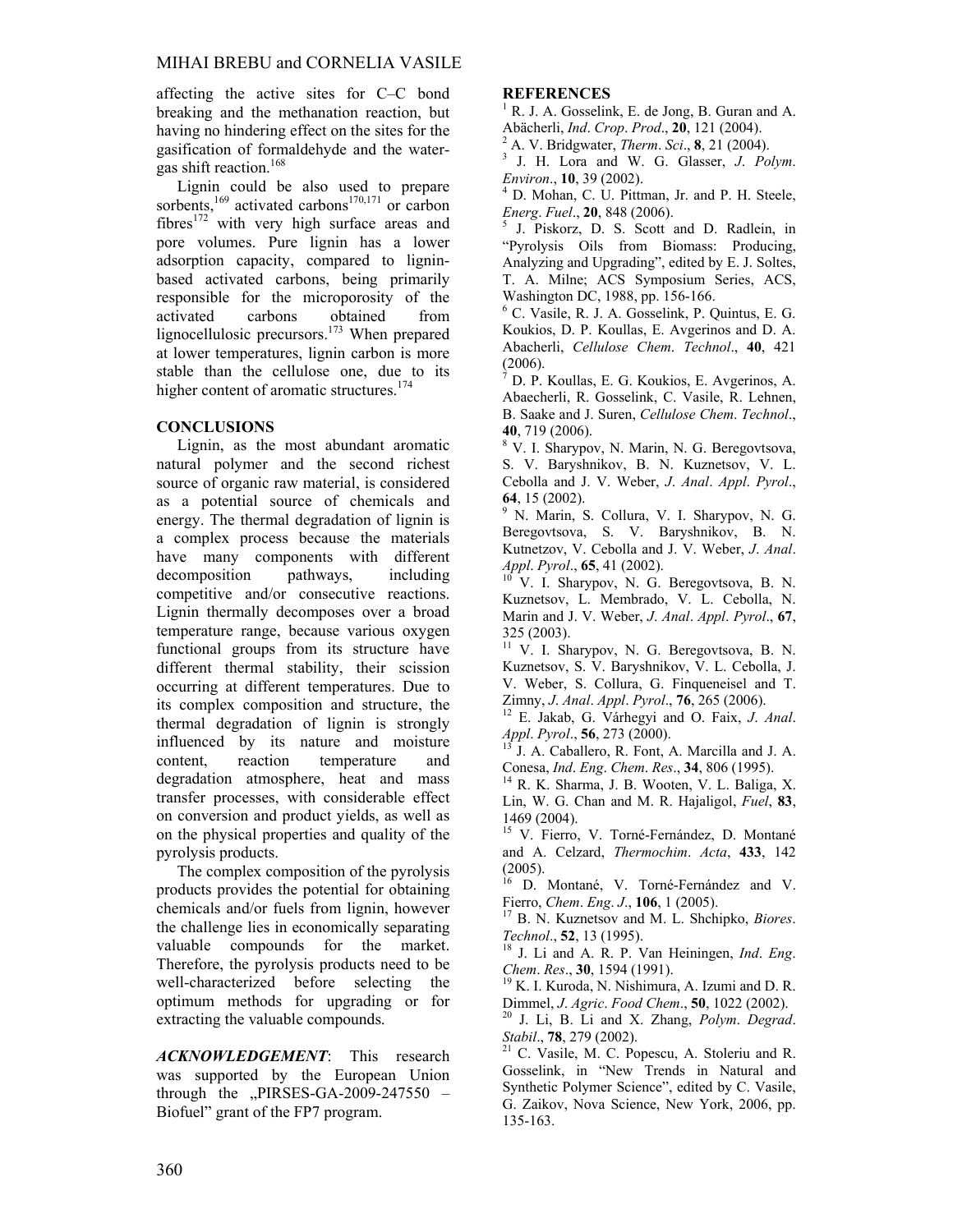22 N. Berkowitz, *Fuel*, **36**, 355 (1957). 23 K. Kudo and E. Yoshida, *J*. *Tap*. *Wood Res*. *Soc*., **3**, 125 (1957). 24 E. J. Soltes and T. J. Elder, in "Organic

Chemicals from Biomass", edited by I. S. Goldstein, CRC Press, Boca Rotan, FL, 1981, pp.  $63-99.$ <br> $25 \frac{\text{W}}{\text{W}}$ 

25 W. A. Pryor, "Free Radicals", McGraw-Hill, New York, 1966.<br> $^{26}$  M<sub>J</sub> Antal I

26 M. J. Antal Jr. and G. Varhegyi, *Ind*. *Eng*.

<sup>27</sup> S. Gaur and T. B. Reed, "An Atlas of Thermal Data for Biomass and Other Fuels", National Renewable Energy Laboratory, 1994.

28 V. A. Alvarez and A. Vázquez, *Polym*. *Degrad*. *Stabil*., **<sup>84</sup>**, 13 (2004). 29 D. Vamvuka, E. Kakaras, E. Kastanaki and P.

Grammelis, *Fuel*, **82**, 1949 (2003). 30 H. Yang, R. Yan, H. Chen, C. Zheng, D. H.

Lee and D. T. Liang, *Energ*. *Fuel*., **20**, 388 (2006).

31 C. A. Koufopanos, G. Maschio and A. Lucchesi, *Can*. *J*. *Chem*. *Eng*., **<sup>67</sup>**, 5 (1989). 32 A. J. Caballero, R. Font, A. Marcilla and N. A.

Garcia, *J*. *Anal*. *Appl*. *Pyrol*., **<sup>27</sup>**, 221 (1993). 33 A. J. Caballero, R. Font and A. Marcilla, *J*.

*Anal*. *Appl*. *Pyrol*., **38**, 131 (1996). 34 A. J. Caballero, J. A. Conesa, R. Font and A.

Marcilla, *J*. *Anal*. *Appl*. *Pyrol*., **<sup>42</sup>**, 159 (1997). 35 K. W. Tang, Forest Service Papers, No. FPL1,

71, 1967.

<sup>36</sup> D. Domburg, G. Rossinakaya and V. Sergeeva, *Procs*. *4th International Conference on Thermal Analysis*, Budapest, vol. **2**, 211 (1974). 37 M. V. Ramiah, *J*. *Appl*. *Polym*. *Sci*., **<sup>14</sup>**, 1323

 $(1970)$ .<br><sup>38</sup> R T

38 R. T. Nunn, J. B. Howard, P. J. Longwell and A. W. Peters, *Ind*. *Eng*. *Chem*. *Proc*. *Des*. *Dev*.,

**<sup>24</sup>**, 844 (1985). 39 W. C. R. Chan and B. B. Kreiger, *J*. *Appl*. *Polym*. *Sci*., **<sup>26</sup>**, 1533 (1981). 40 A. J. Caballero, R. Font, A. Marcilla and A.

Conesa, *Ind*. *Eng*. *Chem*. *Res*., **<sup>34</sup>**, 121 (1995). 41 A. J. Caballero, R. Font and A. Marcilla, *J*.

*Anal*. *Appl*. *Pyrol*., **36**, 159 (1996). 42 G. Várhegyi, J. M. Antal, E. Jakab and P.

Szabó, *J*. *Anal*. *Appl*. *Pyrol*., **<sup>42</sup>**, 73 (1997). 43 D. Ferdous, *Master Thesis*, University of

Saskatchewan, Canada, 2000.

 $^{44}$  D. Ferdous, A. K. Dalai, S. K. Bej and R. W. Thring, *Energ. Fuel.*, **16**, 1405 (2002).

<sup>45</sup> E. Avni, F. Davoudzeadeh and R. W. Coughlin, in "Fundamentals of Thermochemical Biomass Conversion", edited by R. P. Overend, T. A. Milne, L. K. Mudge, Elsevier, London, 1985, pp. 329-343.

46 A. I. Afifi, J. P. Hindermann, E. Chornet and R. P. Overend, *Fuel*, **68**, 498 (1989). 47 L. Lin, M. Yoshioka, Y. Yao and N. Shiraishi,

*Holzforschung*, **51**, 333 (1997). 48 M. Müller-Hagedorn, H. Bockhorn, L. Krebs

and U. Müller, *J*. *Anal*. *Appl*. *Pyrol*., **68-69**, 231 (2003).

49 E. Jakab, O. Faix and F. Till, *J*. *Anal*. *Appl*.

*M.* Kleen and G. Gellerstedt, *J. Anal. Appl. Pyrol*., **<sup>35</sup>**, 15 (1995). 51 A. De Chirico, M. Armanini, P. Chini, G.

Cioccolo, F. Provasoli and G. Audisio, *Polym*.

*Degrad*. *Stabil*., **79**, 139 (2003). 52 G. Dobele, G. Rossinskaja, T. Dizhbite, G. Telysheva, D. Meier and O. Faix, *J*. *Anal*. *Appl*.

<sup>53</sup> C. Di Blasi, C. Branca and A. Galgano, *Ind. Eng. Chem. Res.*, **46**, 430 (2007).

<sup>54</sup> E. Jakab, O. Faix, F. Till and T. Szekely,

*Holzforschung*, **45**, 355 (1991).<br><sup>55</sup> E. Jakab, O. Faix, F. Till and T. Szekely, *J.*<br>*Anal. Appl. Pyrol.*, **25**, 185 (1993).

<sup>56</sup> E. Jakab, O. Faix, F. Till and T. Szekely, *J. Anal*. *Appl*. *Pyrol*., **35**, 167 (1995). 57 J. Rodrigues, J. Graça and H. Pereira, *J*. *Anal*.

*Appl*. *Pyrol*., **58-59**, 481 (2001). 58 R. Alén, E. Kuoppala and P. Oesch, *J*. *Anal*.

*Appl. Pyrol.*, **36**, 137 (1996).<br><sup>59</sup> C. M. Popescu, G. Dobele, G. Rossinskaja, T.

Dizhbite and C. Vasile, *J*. *Anal*. *Appl*. *Pyrol*., **79**, 71 (2007).

60 R. Wittkowski, J. Ruther, H. Drinda and F. Rafiei-Taghanaki, in "Flavor Precursors: Thermal and Enzymatic Conversions", edited by R. Teranishi, G. R. Takeoka, M. Guntert, ACS Symposium Series **490**, Washington DC, 1992, pp. 232-243.

61 W. Fiddler, W. E. Parker, A. E. Wasserman and R. C. Doerr, *J*. *Agric*. *Food Chem*., **15**, 757 (1967).

 $62$  G. Graham and T. Mattila, in "Lignin -Occurrence, Formation, Structures and Reactions", edited by K. V. Sarkanen, C. H. Ludwig, Wiley, New York, 1971, p. 575.

63 C. Branca, P. Giudicianni and C. Di Blasi, *Ind*. *Eng. Chem. Res.*, **42**, 3190 (2003).<br><sup>64</sup> F. P. Petrocelli and M. T. Klein, in "Simulation

of Kraft Lignin Pyrolysis in Fundamentals of Thermochemical Biomass Conversion", edited by R. P. Overend, T. A. Milne, L. K. Mudge, Elsevier, New York, 1985, pp. 257-273.

65 F. L. Brown, "Theories on the combustion of wood and its control", US Forest Product Lab Rep., 2136, 1958.

<sup>66</sup> R. A. Young and J. L. Davis, in "Fundamentals" of Thermochemical Biomass Conversion", edited by R. P. Overend, T. A. Milne, L. K. Mudge, Elsevier, New York, NY, 1985, p. 121.

67 W. G. Glasser, in "Fundamentals of Thermochemical Biomass Conversion", edited by R. P. Overend, T. A. Milne, L. K. Mudge, Elsevier, New York, NY, 1985, p. 61.

68 R. Brežný, V. Mihalov and V. Kováčik, *Holzforschung*, **37**, 199 (1983). 69 C. P. Masuku, A. Vuori and J. B-son

Bredenberg, *Holzforschung*, **42**, 361 (1988). 70 R. Brežný, I. Šurina and M. Košík,

*Holzforschung*, **38**, 19 (1984).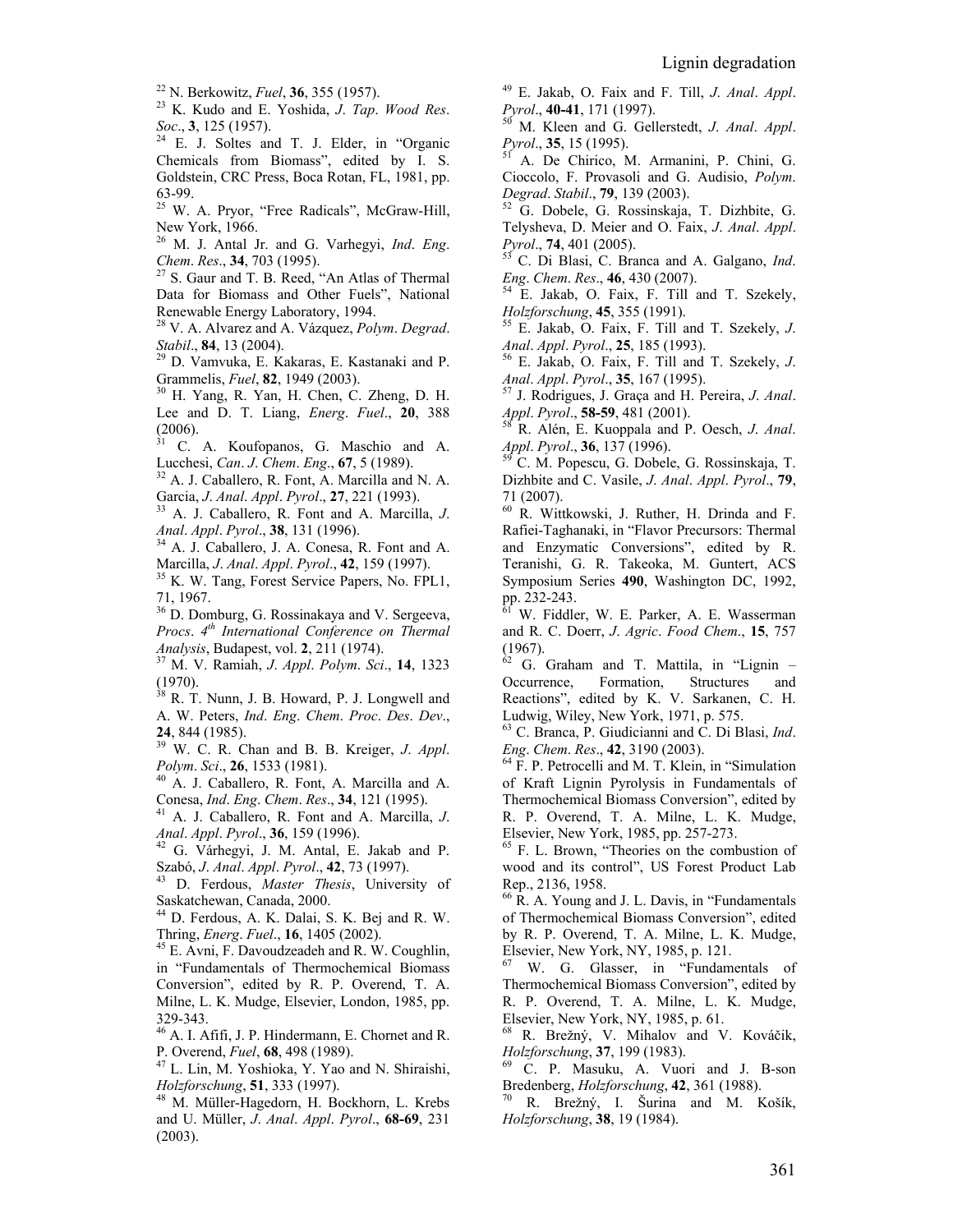#### MIHAI BREBU and CORNELIA VASILE

<sup>71</sup> M. T. Klein and P. Virk, Energy Laboratory Report No. MIT-EL 81-005, Massachusetts Institute of Technology, Cambridge, MA, 1981.

72 H. Kawamoto, M. Ryoritani and S. Saka, *J*. *Anal*. *Appl*. *Pyrol*., **81** 88 (2008). 73 W. J. Connors, L. N. Johanson, K. V. Sarkanen

and P. Winslow, *Holzforschung*, **34**, 29 (1980). 74 M. T. Klein and P. S. Virk, *Ind*. *Eng*. *Chem*.

*Fundam.*, **22**, 35 (1983).<br><sup>75</sup> J. N. Murwanashyaka, H. Pakdel and C. Roy, *J.*<br>*Anal. Appl. Pyrol.*, **60**, 219 (2001).

*Anal*. *Appl*. *Pyrol*., **60**, 219 (2001). 76 A. H. Demirbaş, A. Ş. Demirbaş and A. Demirbaş, *Energy Sources*, **26**, 821 (2004). 77 F. Taner, A. Eratik and I. Ardic, *Fuel Process*.

*Technol*., **<sup>86</sup>**, 407 (2004). 78 K. Sipilä, E. Kuoppala, L. Fagernäs and A.

Oasmaa, *Biomass Bioenerg*., **14**, 103 (1998). 79 D. Meier and O. Faix, *Biores*. *Technol*., **68**, 71

(1999).

80 A. Zhurinsh, J. Zandersons and G. Dobele, *J*. *Anal*. *Appl*. *Pyrol*., **<sup>74</sup>**, 439 (2005). 81 F. Shafizadeh and P. S. Chin, in "Wood

Technology", edited by I. S. Goldstein, ACS Symposium Series **43**, Washington DC, 1977, p. 57.

82 T. Fisher, M. Hajaligol, B. Waymack and D. Kellogg, *J*. *Anal*. *Appl*. *Pyrol*., **62**, 331 (2002). 83 E. Sada, H. Kumazawa and M. Kudsy, *Ind*.

*Eng*. *Chem*. *Res*., **<sup>31</sup>**, 612 (1992). 84 A. A. Boateng, K. B. Hicks and K. P. Vogel, *J*.

*Anal*. *Appl*. *Pyrol*., **75**, 55 (2006). 85 E. Avni, R. W. Coughlin, P. R. Solomon and

H. H. King, *Fuel*, **<sup>64</sup>**, 1495 (1985). 86 H. Egsgaard and E. Larsen, in "Biomass for

Energy and Industry", edited by S. Kyritsis, A. A. C. M. Beenackers, P. Helm, A. Grassi, D. Chiaramonti, James & James Science Publishers, London, 2001, p. 1468.

87 J. C. Del Rio, A. Gutierrez, J. Romero, M. J. Martinez and A. T. Martinez, *J*. *Anal*. *Appl*. *Pyrol.*, **58-59**, 425 (2001). <sup>88</sup> G. Domburg, G. Rossinskaya and V. Sergseva,

*Procs. 4th International Conference on Thermal Analysis*, Budapest, 1974, p. 221. 89 T. Yoshida and Y. Oshima, *Ind*. *Eng*. *Chem*.

*Res*., **<sup>43</sup>**, 4097 (2004). 90 A. Demirbas, *J*. *Anal*. *Appl*. *Pyrol*., **71**, 803

 $\binom{2004}{91}$ .

91 C. Stray, P. J. Cassidy, W. R. Jackson, F. P. Larkins and J. F. Sutton, *Fuel*, **65**, 1524 (1986). 92 A. Demirbas, *J*. *Anal*. *Appl*. *Pyrol*., **72**, 243

(2004).

93 N. Worasuwannarak, T. Sonobe and W. Tanthapanichakoon, *J*. *Anal*. *Appl*. *Pyrol*., **78**, 265 (2007).

94 T. Hosoya, H. Kawamoto and S. Saka, *J*. *Anal*.

*Appl*. *Pyrol*., **80**, 118 (2007). 95 J. Ralph and R. D. Hatfield, *J*. *Agric*. *Food*.

*Chem.*, **39**, 1426 (1991).<br><sup>96</sup> Z. Parsi, N. Hartog, T. Górecki and J. Poerschmann, *J. Anal. Appl. Pyrol.*, **79**, 9 (2007). <sup>97</sup> F. Martin, C. Saint-Jiménez and F. J. González-

Vila, *Holzforschung*, **33**, 210 (1979).

98 M. Kleen, G. Lindblad and S. Backa, *J*. *Anal*.

*Appl. Pyrol.*, **25**, 209 (1993).<br><sup>99</sup> M. Kleen and G. Gellerstedt, *J. Anal. Appl.*<br>*Pyrol.*, **19**, 139 (1991).

*Pyrol*., **19**, 139 (1991). 100 A. C. Sigleo, *Geochim*. *Cosmochim*. *Acta*, **42**, 1397 (1978).

101 J. R. Obst, *J*. *Wood Chem*. *Technol*., **3**, 377 (1983).

102 C. Saiz-Jimenez and J. W. de Leeuw, *Org*.

*Geochem.*, **6**, 417 (1984).<br><sup>103</sup> P. G. Hatcher, H. E. Lerch III, R. K. Kotra and T. V. Verheyen, *Fuel*, **67**, 1069 (1988).

<sup>104</sup> M. C. Terrón, M. L. Fidalgo, G. C. Galletti and A. E. González, *J*. *Anal*. *Appl*. *Pyrol*., **33**, 61- 75 (1995).

105 O. Faix, J. Bremer, D. Meier, I. Fortmann, M. A. Scheijen and J. J. Boon, *J*. *Anal*. *Appl*. *Pyrol*.,

**22**, 239 (1992).<br><sup>106</sup> J. Rodrigues, D. Meier, O. Faix and H.<br>Pereira, *J. Anal. Appl. Pyrol.*, **48**, 121 (1999).

<sup>107</sup> T. Sonoda, T. Ona, H. Yokoi, Y. Ishida, H. Ohtani and S. Tsuge, *Anal*. *Chem*., **73**, 7 (2001). 108 K. Kuroda, A. Izumi, B. B. Mazumder, Y.

Ohtani and K. Sameshima, *J*. *Anal*. *Appl*. *Pyrol*.,

**<sup>64</sup>**, 453 (2002). 109 A. Alves, M. Schwanninger, H. Pereira and J. Rodrigues, *J*. *Anal*. *Appl*. *Pyrol*., **76**, 209 (2006). 110 J. C. del Río, A. Gutiérrez, I. M. Rodríguez,

D. Ibarra and Á. T. Martínez, *J*. *Anal*. *Appl*.

<sup>111</sup> E. Mészáros, E. Jakab and G. Várhegyi, *J. Anal. Appl. Pyrol.*, **79**, 61 (2007).

<sup>112</sup> R. Fahmi, A. V. Bridgwater, S. C. Thain, I. S. Donnison, P. M. Morris and N. Yates, *J*. *Anal*. *Appl*. *Pyrol*., **80**, 16 (2007). 113 A. D. Pouwels, G. B. Eijkel and J. J. Boon, *J*.

*Anal*. *Appl*. *Pyrol*., **14**, 237 (1989). 114 A. Klingberg, J. Odermatt and D. Meier, *J*. *Anal*. *Appl*. *Pyrol*., **74**, 104 (2005). 115 J. M. Challinor, *J*. *Anal*. *Appl*. *Pyrol*., **16**, 323

(1989).

<sup>116</sup> J. W. de Leeuw and M. Baas, *J. Anal. Appl.*<br>*Pyrol.*, **26**, 175 (1993).<br><sup>117</sup> H<sub>-I</sub> Hardell and N. O. Milyakeert, *D. ard* 

*H.-L. Hardell and N.-O. Nilvebrant, Procs.*  $3^{rd}$ *European Workshop on Lignocellulosics and Pulp (EWLP)*, 1994, p. 170.<br><sup>118</sup> A. Fullana, J. A. Contreras, R. C. Striebich

and S. S. Sidhu, *J*. *Anal*. *Appl*. *Pyrol*., **74**, 315 (2005).

119 K. Kuroda and D. R. Dimmel, *J*. *Anal*. *Appl*. *Pyrol.*, **62**, 259 (2002).<br><sup>120</sup> P. F. Greenwood, J. D. H. van Heemst, E. A.

Guthrie and P. G. Hatcher, *J*. *Anal*. *Appl*. *Pyrol*.,

**<sup>62</sup>**, 365 (2002). 121 S. Karagöz, T. Bhaskar, A. Muto and Y. Sakata, *Fuel*, **84**, 875 (2005). 122 J. Piskorz, P. Majerski, D. Radlein and D. S.

Scott, *Energ*. *Fuel*., **<sup>3</sup>**, 723 (1989). 123 A. Oasmaa and A. Johansson, *Energ*. *Fuel*., **<sup>7</sup>**,

426 (1993).

124 G. W. Huber, S. Iborra and A. Corma, *Chem*. *Rev*., **106**, 4044 (2006).